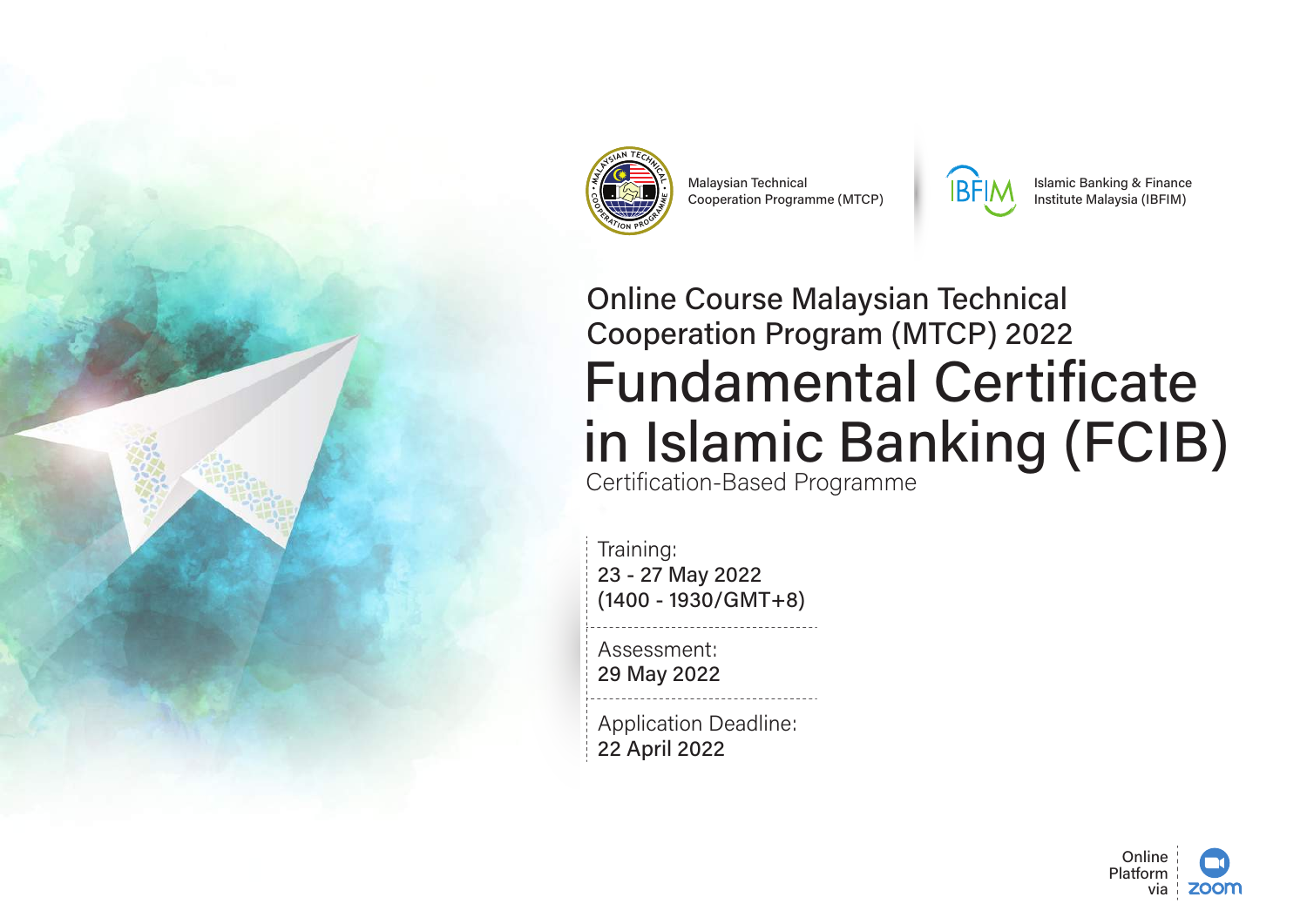

**Malaysian Technical Cooperation Programme (MTCP)** 

#### **About MTCP**

The Malaysian Technical Cooperation Programme (MTCP) was officially launched on 7 September 1980 at the Commonwealth Heads of State Meeting in New Delhi, India to signify Malaysia's commitment to the South-South Cooperation, particularly, the Technical Cooperation among Developing Countries (TCDC).

The MTCP emphasizes the development of human resources through the provision of training in various areas which are essential for a country's development such as agriculture, economy, finance, public management and administration, science & technology and ICT, health diplomacy, safety and security including cyber security, cultural diplomacy, social development, environment-related to SDG2030, education, industrial and technical training, Annually, Malaysia offered more than 60 technical and capacity-building programs under the MTCP, which have benefited more than 35,500 participants from 144 countries.

#### **Objectives of MTCP**

- To share the development experience with other countries;
- · To strengthen bilateral relations between Malaysia and other developing countries;
- To promote South-South Cooperation (SSC); and
- To promote technical cooperation among developing countries.

## **Malaysian Technical Cooperation Programme (MTCP) Ministry of Foreign Affairs**

No 1, Jalan Wisma Putra, Presint 2, 62602, Putrajaya, Malaysia Tel: +603-8887 4563 | Fax: +603-8889 2936





**Islamic Banking & Finance** Institute Malaysia (IBFIM)

#### **About IBFIM**

IBFIM is a lifelong learning institution that specialises in industry technical certifications. IBFIM's key programmes are developed based on Qualifications Framework and are accorded Full Accreditation by the Finance Accreditation Agency to maintain the quality and provide progressive career route for the certificate holders.

IBFIM's advisory services are available in supporting the industry's talent development initiative. including the market leader in Shariah advisory for Shariah-based funds. IBFIM has facilitated in the conversion and establishment of Islamic financial institutions.

IBFIM's learning modules are tailor-made to fulfil the specific needs of the clients within the Islamic financial institutions particularly as well as other sectors engaging in Islamic finance. In addition, IBFIM offers joint-programmes with industry's professional bodies and collaborates with academic institutions in its effort to prepare talent for the industry. IBFIM's programmes are delivered via classroom and online learning. Islamic finance publications and advisory services are also made available in supporting the industry's talent development progression.

Apart from servicing the nation, IBFIM has also trained international institutions including participants and delegations from Algeria, Azerbaijan, Bangladesh, Brunei Darussalam, Ghana, Indonesia, Ivory Coast, Laos, Madagascar, Maldives, Philippines, Sevchelles, Tanzania, Taiwan, Tunisia and Turkmenistan.

#### **Obiectives of IBFIM**

- · Embed Islamic finance values and principles into practices;
- · Global Islamic finance platform for knowledge acquisition;
- Preferred knowledge partner for the development of Islamic finance globally; and
- Lead industry talent development initiatives.

IBFIM (Islamic Banking & Finance Institute Malaysia) 200701005076 (763075-W) Level 5, Bangunan AICB, No. 10, Jalan Dato' Onn 50480 Kuala Lumpur, Malaysia Tel: +603-2031 1010 | Fax: +603-2026 9988

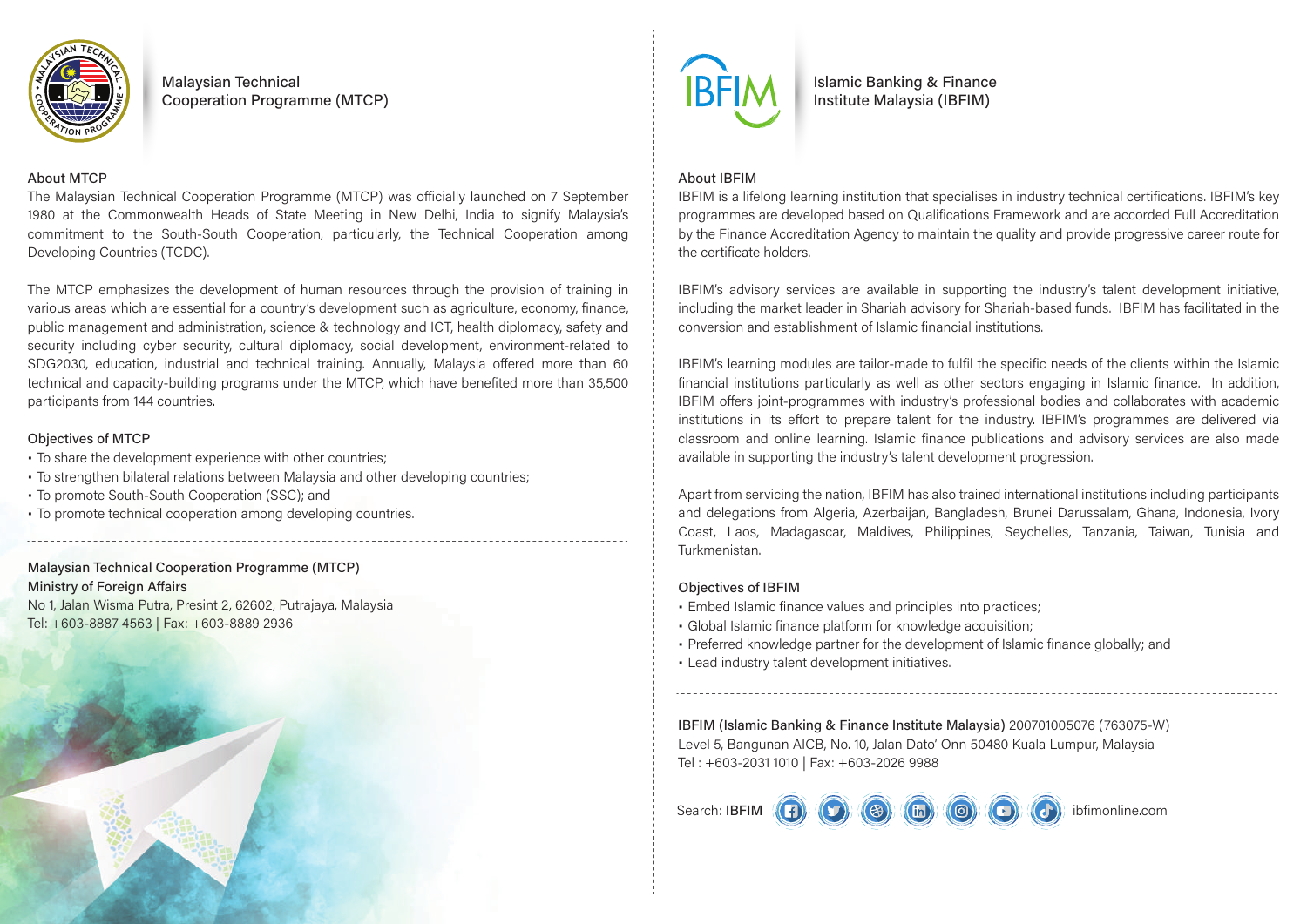**Fundamental** Certificate in **Islamic Bankins**  $(FCIB)$ 

## **Fundamental Certificate** in Islamic Banking (FCIB)

Accreditated by



#### **About The Programme**

Fundamental Certificate in Islamic Banking (FCIB) is designed for finance industry practitioners to attain the required foundation knowledge in Shariah and Islamic Banking. Learners will be equipped with the fundamentals and the applied contracts of Shariah in Islamic finance, as well as the foundation of Islamic Banking with an overview of its products and operations. This programme emphasises an overview of the Islamic financial system, how an Islamic bank operates and it is the legal framework governing Islamic Banking operations.

#### **Objectives**

Fundamental Certificate in Islamic Banking (FCIB) is designed to assist learners with the following objectives:

- 1. Understand the philosophy of Islamic banking and finance;
- 2. Summarise the development and innovation of Islamic banking and finance;
- 3. Identify the framework governing Islamic banking and finance;
- 4. Discuss the products and services available in Islamic banking;
- 5. Discuss the Muamalat contract that underlies each product and services in Islamic banking;
- 6. Define the meaning of Shariah and its objectives;
- 7. Explain the rule-making process in Islamic Law and its Modern Application in Islamic Finance; and 8. Recognise Shariah principles in Muamalat.

#### **Learning Outcome**

The learners are expected to be able to:

- 1. Understand the conceptual and practical aspects of Islamic banking business;
- 2. Understand Shariah principles, concepts and underlying contracts applied in Islamic banking transactions and operations;
- 3. Differentiate between conventional and Islamic banking operations;
- 4. Discuss Shariah theories, principles, concepts that focus on Muamalat contracts; and
- 5. Appreciate the various forms of Mualamat contracts commonly practised in mainstream Islamic products and services.

#### Programme Structure

|                      | Module(s) Programme                                | Learning Hour(s) |
|----------------------|----------------------------------------------------|------------------|
|                      | <b>Fundamentals of Shariah for Islamic Finance</b> |                  |
|                      | Fundamentals of Islamic Banking                    | ТU               |
| <b>FCIB</b> Revision |                                                    | 3.5              |
| Assessment           |                                                    | 1.5              |

### **Training Outline**

FCIB consists of:

#### Module 1

#### **Fundamentals of Shariah for Islamic Finance**

This module emphasises on the fundamental concepts and principles of Shariah. This module elaborates on the application of Shariah in Islamic finance.

#### Module 2

#### **Fundamentals of Islamic Banking**

This module highlights on the applicable Shariah contracts in Islamic Banking products. Furthermore, this module will provide an overview of the Islamic financial system, how an Islamic bank operates and its legal framework governing the Islamic Banking operations.

#### **Revision Class**

FCIB revision session is devised to help learners achieve their best in their FCIB examination. In this session, our speaker will guide learners revisit FCIB syllabus in general, giving the learners the confidence and knowledge to perform at the highest level. The revision session comprises of 3.5 hours session together with online practice questions.

#### Micro Learning through IBFIM LMS

Learners are provided with IBFIM's Learning Management System (LMS) account to access the learning material and Practice Question for their reference and self-study prior to the training. The access is valid for 6 months starting from the registration date and the access is restricted to the learners only.

#### **Programme Details**

| Programme              | Programme<br>Date | <b>Programme Session</b><br>(Malaysian Time - GMT+8) | Duration<br>Hour(s) |
|------------------------|-------------------|------------------------------------------------------|---------------------|
| <b>FCIB Training</b>   | 23 - 26 May 2022  | 1400 - 1930                                          | 23.5 Hours          |
| <b>FCIB Revision</b>   | 27 March 2022     | 1530 - 1800                                          | 3.5 Hours           |
| <b>FCIB Assessment</b> | 29 May 2022       | 1530 - 1800                                          | 1.5 Hours           |

\* Link to the online lecture will be emailed once registration has been confirmed.

Medium Language: English Learning Platform: Zoom Meeting